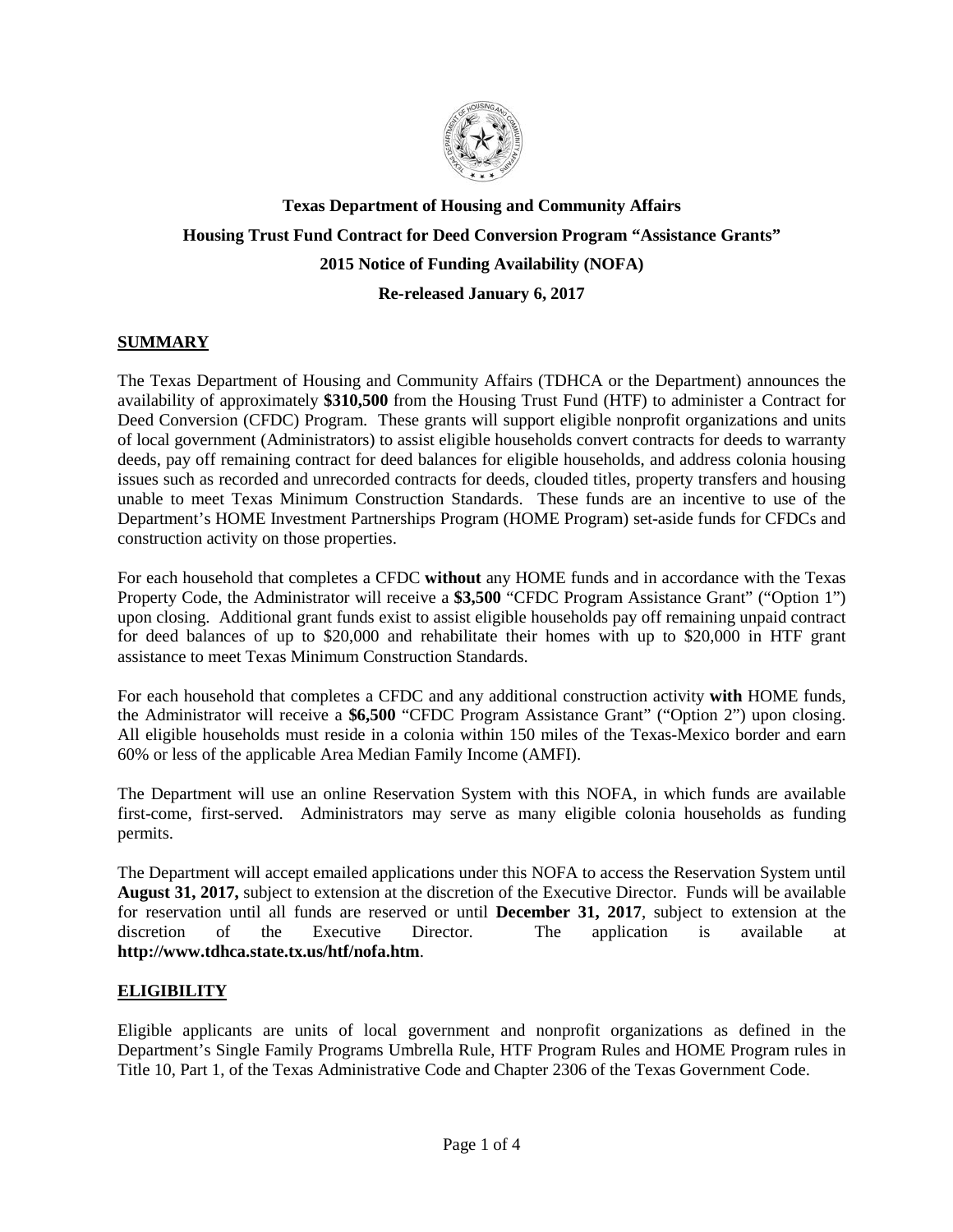Eligible Administrators must have been established in the State of Texas and must demonstrate a history of at least **3 years** of working with colonia real estate issues, mortgage loan origination, or colonia housing construction activities in Texas. Applicants must submit a summary of the capacity of key staff members' skills and experience in:

- mortgage lending
- construction management or
- real estate law

Copies of executed contracts with consultants or other organizations, plus a summary of their experience in addressing affordable housing and/or other border housing issues, may be considered in lieu of the listed skills and experience of the applying Administrator.

Applicants must include a resolution from their governing board that is signed and dated within the **6 months** preceding the organization's application submission date that states:

- The governing board has approved the application to access the Reservation System for Contract for Deed Conversion Program "Assistance Grants"; and
- The name and title of the individual authorized to execute a written Reservation System Access Agreement, and the name and title of the individual responsible for program administration and oversight.

Applicants may become ineligible if, upon application review, the Department discovers any findings of noncompliance, such as past due single audit information, delinquent payments to the Department, unresolved audits or monitoring findings by the Department, or misrepresentations in the application process.

Eligible Administrators may partner and subcontract with another organization for technical assistance, training, and/or to carry out other aspects of the program. However, TDHCA will only disburse grant funds to the eligible Administrators with which it has an executed Reservation System Access Agreement.

The Administrators are expected to organize and supervise all conversion and construction activities, such as:

- identifying households for the CFDC Program
- identifying households eligible for the HOME Program
- application intake and income qualification in accordance with applicable HTF and HOME Program guidelines
- consultation and correspondence with attorneys, landowners, and other persons with interest in properties to be converted
- document preparation for title clearing
- preparation for closing and document recordation
- cost estimation of construction materials and contractor selection for any construction activities
- construction management and
- use of HTF, HOME and other Department forms and online systems

# **RESERVING AND DRAWING FUNDS**

The availability and use of the CFDC Program Assistance Grants are subject to the Single Family Programs Umbrella Rule, HOME Program and Housing Trust Fund Program rules in Title 10, Part 1, of the Texas Administrative Code and Chapter 2306 of the Texas Government Code.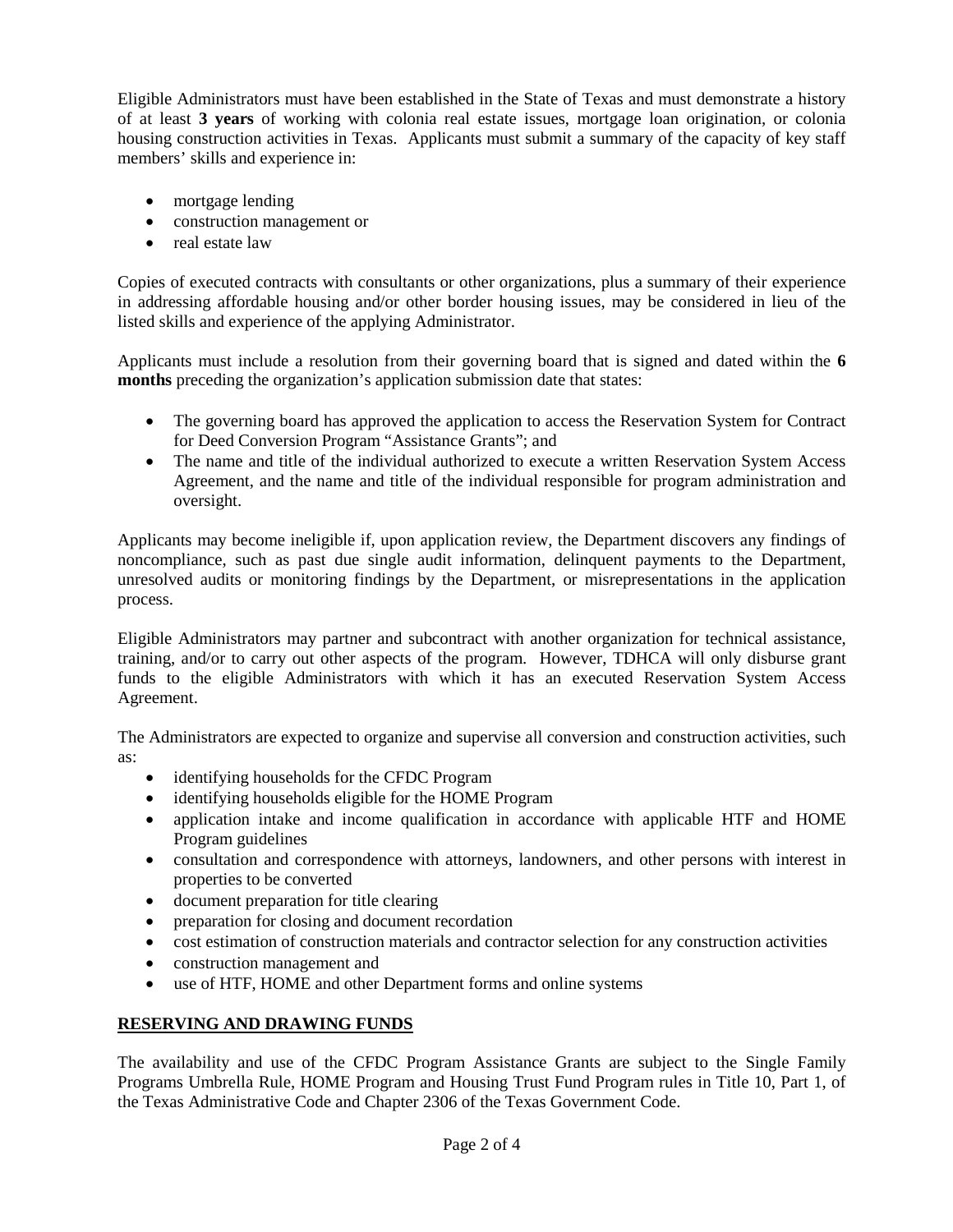Once an eligible Administrator is granted access to the Department's online Reservation System, the Administrator will set up reservations for Assistance Grants by demonstrating that each participating household resides in a colonia within 150 miles of the Texas-Mexico border and earns **60%** or less of the AMFI. The Administrator will upload items listed on applicable Department checklists and/or in the program manuals. Reservations will be requested specifically from one of the two Assistance Grants that are available:

**Option 1 (\$3,500 Assistance Grant to Administrator):** Upon reservation setup, the Administrator must demonstrate that the household satisfies HTF income limits per HTF income calculation methods. Within **4 months** of reserving the Assistance Grant online, the Administrator must provide the seller (holder of the Contract for Deed) a Promissory Note and Deed of Trust that contains the same interest rate (unless usurious), due dates and late fees as the original contract in accordance with Texas Property Code Section 5.081, "Right to Convert Contract" [\(http://www.statutes.legis.state.tx.us/Docs/PR/htm/PR.5.htm#5.081\)](http://www.statutes.legis.state.tx.us/Docs/PR/htm/PR.5.htm#5.081).

The \$3,500 Assistance Grant will be paid to the Administrator upon the CFDC and recordation of the necessary closing documents in the Real Property Records of the county where the property is located. Any extensions beyond the 4-month timeframe for the CFDC must be requested in writing and may be granted at the Department's discretion.

Participating households with a remaining Contract for Deed balance of **up to \$20,000** in unpaid principal and interest may receive HTF grant funds to pay off the seller. The Department may consider assisting households with Contract for Deed balances exceeding \$20,000 on a case by case basis. Administrators seeking to pay off Contract for Deed balances must also assist the household to meet Texas Minimum Construction Standards **within 8 months** of pay off and CFDC, and may reserve **up to an additional \$20,000** in HTF grant assistance for this construction activity. In addition, Administrators will receive an **administrative fee equal to 10%** of the HTF grant assistance (for construction only, not including balance pay off) upon completion of the activity.

**Option 2 (\$6,500 Assistance Grant to Administrator):** Upon reservation setup, the Administrator must have executed a HOME Reservation System Participation Agreement and demonstrate that the household satisfies all HOME Program requirements. Within **12 months** of reserving the Assistance Grant online, the Administrator must complete the CFDC using HOME funds and rehabilitate or reconstruct the property if needed to meet HOME Program housing standards. The \$6,500 Assistance Grant will be paid to the Administrator upon the CFDC and recordation of the necessary closing documents in the Real Property Records of the county where the property is located and commencement of construction, if required. Any extensions beyond the 12-month timeframe must be requested in writing and may be granted at the Department's discretion.

If a household originally selects Option 1 but later wishes to use HOME funds to participate in Option 2—and funds remain available to do so—the Administrator must recertify the household's income to demonstrate satisfaction of HOME Program income qualifications and complete additional HOME Program verification as required. If a household originally selects Option 2 but later wishes to do a CFDC only and participate in Option 1, no recertification of household income is necessary but a new setup may be required with applicable forms.

The Department will review and process Reservation setups in the order that they are received in the Reservation System. Submission of a Reservation does not guarantee funding. Only after the Department has verified a household is eligible are the Assistance Grant funds actually reserved. Funds will be available for reservation until all funds are reserved or until **December 31, 2017**, subject to extension at the discretion of the Executive Director.